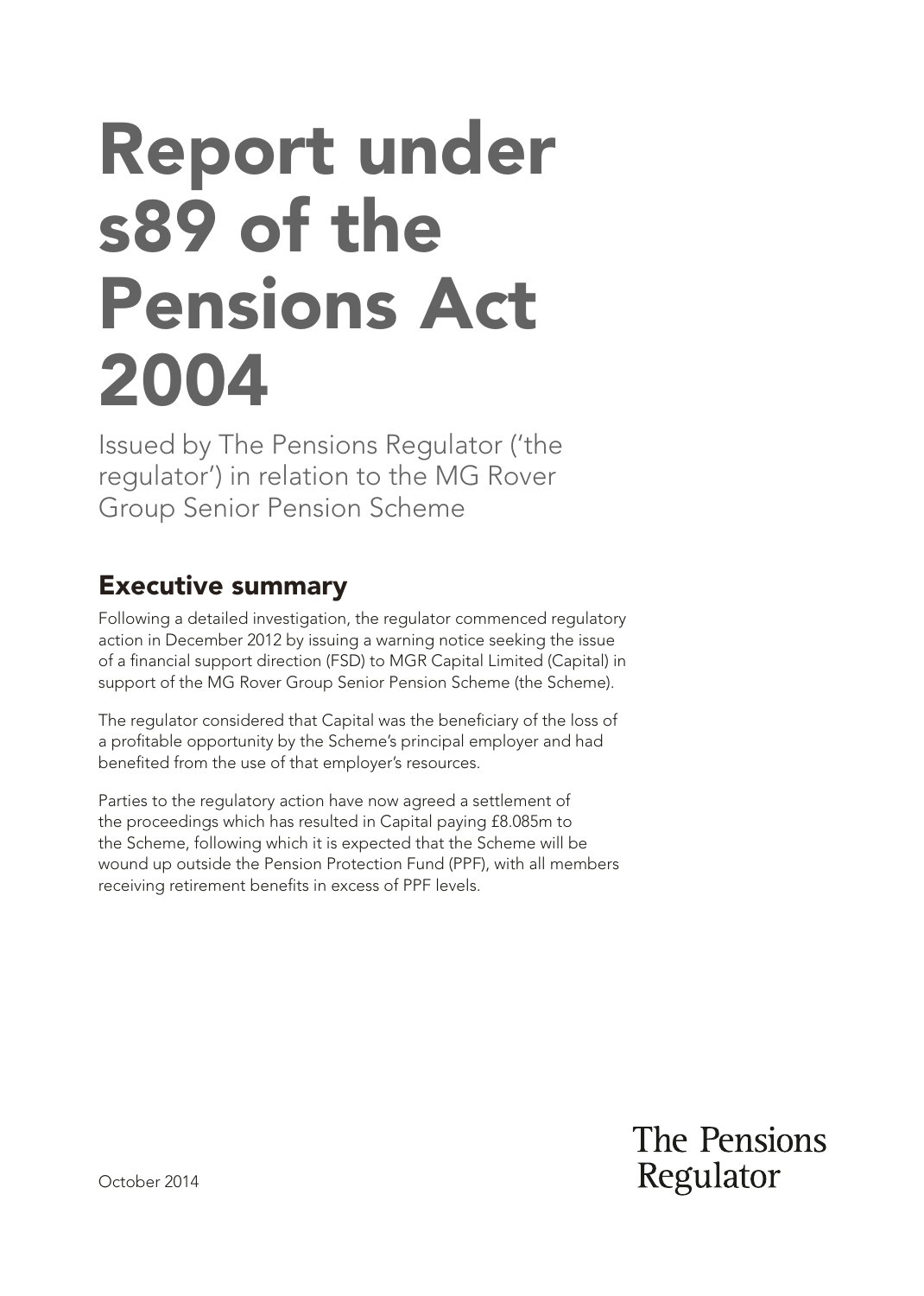## **Background**

The MG Rover group of companies operated in the UK car manufacturing sector. The group's main operations were owned by MG Rover Group Limited (MGRG) which, together with its principal trading subsidiaries, went into administration on 8 April 2005. In March 2006, these entities entered into creditors' voluntary liquidation. MGRG was the principal employer of the Scheme, which entered a PPF assessment period following the insolvency of MGRG and the Scheme's other participating employers.

In May 2005, following the administration of MGRG and other companies in the MG Rover group, the Secretary of State for Trade and Industry appointed inspectors (the Inspectors) to undertake an investigation into the affairs of the MG Rover group. The Inspectors published their final report in 2009.

The content of this report was relevant to the regulator's investigation, in particular the Inspectors' fndings concerning the acquisition of a portfolio of vehicle fnance agreements with former customers of MGRG (the Loan Book).

In 2001 Capital was established specifcally for the purpose of acquiring the Loan Book. It was a joint venture company established by certain private individuals, who were also connected to and involved in the business of MGRG, and a subsidiary of HBOS plc. The Loan Book was acquired in 2001 by Capital, which eventually accumulated substantial net assets as a result of the acquisition.

In 2009 Capital entered into a members' voluntary liquidation.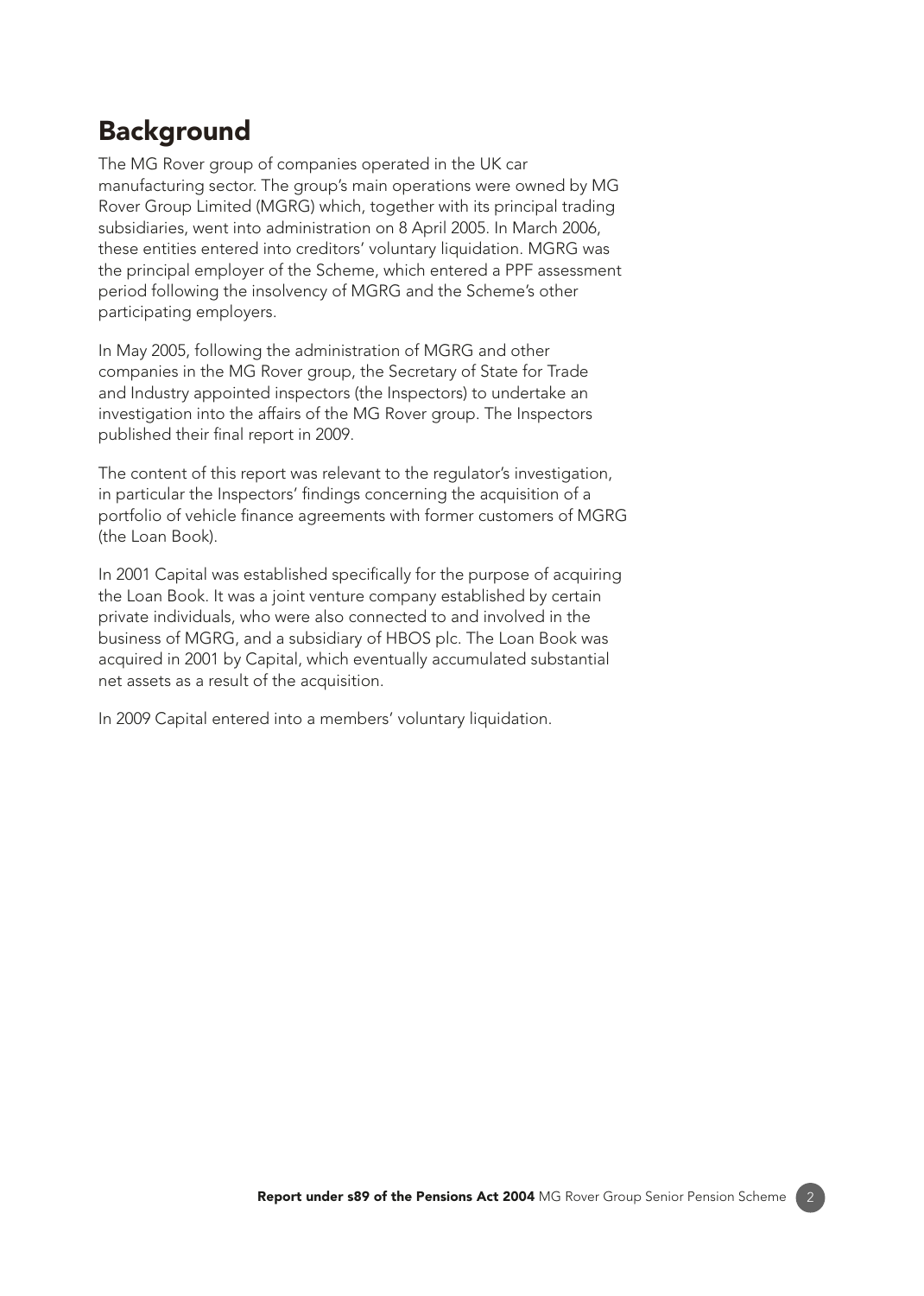# Regulatory action

The conclusions reached by the Inspectors regarding the circumstances in which the Loan Book was acquired were relevant to the regulator's investigation into whether it would be appropriate to seek to issue an FSD to Capital for the benefit of the Scheme. In particular, the regulator focused on the fndings of the Inspectors that a company within the MGRG group of companies could have acquired the Loan Book. In addition and amongst other matters, the fact that MGRG advanced substantial collateral to facilitate the acquisition of the Loan Book was a relevant consideration in the regulator's investigation.

On 21 December 2012, the regulator issued a warning notice in respect of the potential use of the regulator's power to issue an FSD to Capital for the benefit of the Scheme. Amongst other factors, the regulator considered that it would be reasonable to seek an FSD on the basis that the acquisition of the Loan Book could have been structured in such a way as to have been acquired by and be of benefit to MGRG instead of Capital.

Following receipt of representations from Capital, settlement discussions then ensued.

### Outcome

On 20 October 2014, a settlement agreement was reached between Capital and the trustee of the Scheme whereby the Scheme has received £8.085 million from Capital. In light of this agreement, the regulator is no longer seeking to issue an FSD against Capital.

With the payment of £8.085 million into the Scheme, it is expected that the Scheme will be able to wind up outside the PPF and there will therefore be no call on the PPF levy payers to fund any of the benefits of the Scheme.